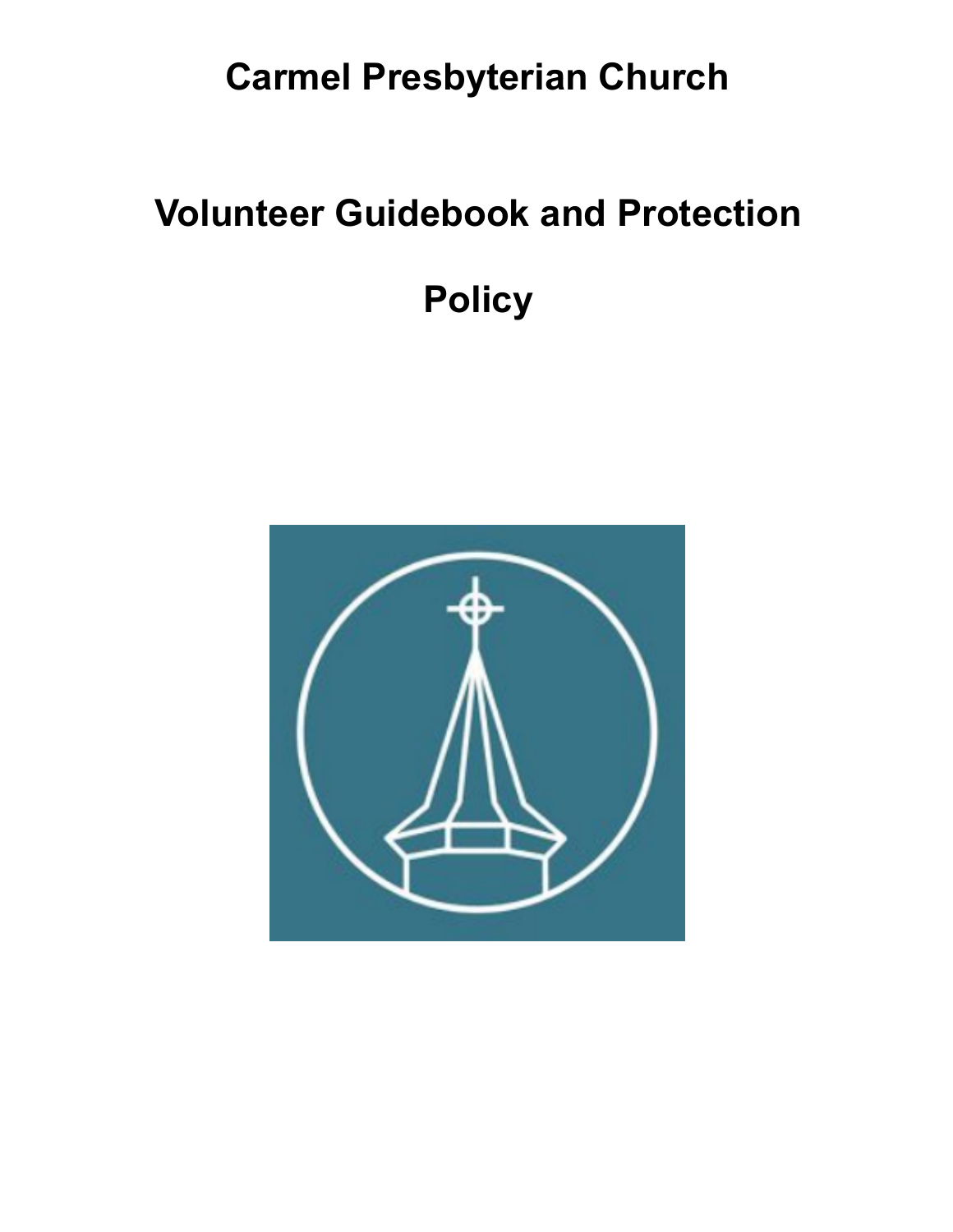## **TABLE OF CONTENTS**

|    | __________________________<br>1. WELCOME                      | $3 - 4$   |
|----|---------------------------------------------------------------|-----------|
|    | 2. Staff Contact Information -------------------              | 5         |
|    | 3. Expectations* $---------------------------------$          | 6         |
|    | 4. Volunteer/Child Ratio* --------------------                | 7         |
|    | 5. Process Of Eligibility* ---------------------              | $8 - 9$   |
| 6. | Policies* ----------------------------                        | $10 - 15$ |
|    | a. General                                                    |           |
|    | b. Diapering                                                  |           |
|    | Bathroom<br>C.                                                |           |
|    | d. Physical Touch                                             |           |
|    | Abuse<br>e.                                                   |           |
|    | f.<br><b>Missing Child</b>                                    |           |
|    | Emergency<br>g.                                               |           |
|    | i.<br>Evacuation                                              |           |
|    | ii.<br>Earthquake                                             |           |
|    | 7. Room Stewardship* -----------------------                  | 15        |
|    | 8. Student Volunteer Agreement* -------------------           | 16        |
|    | 9. Volunteer Guidebook and Protection Policy Receipt* ------- | 17        |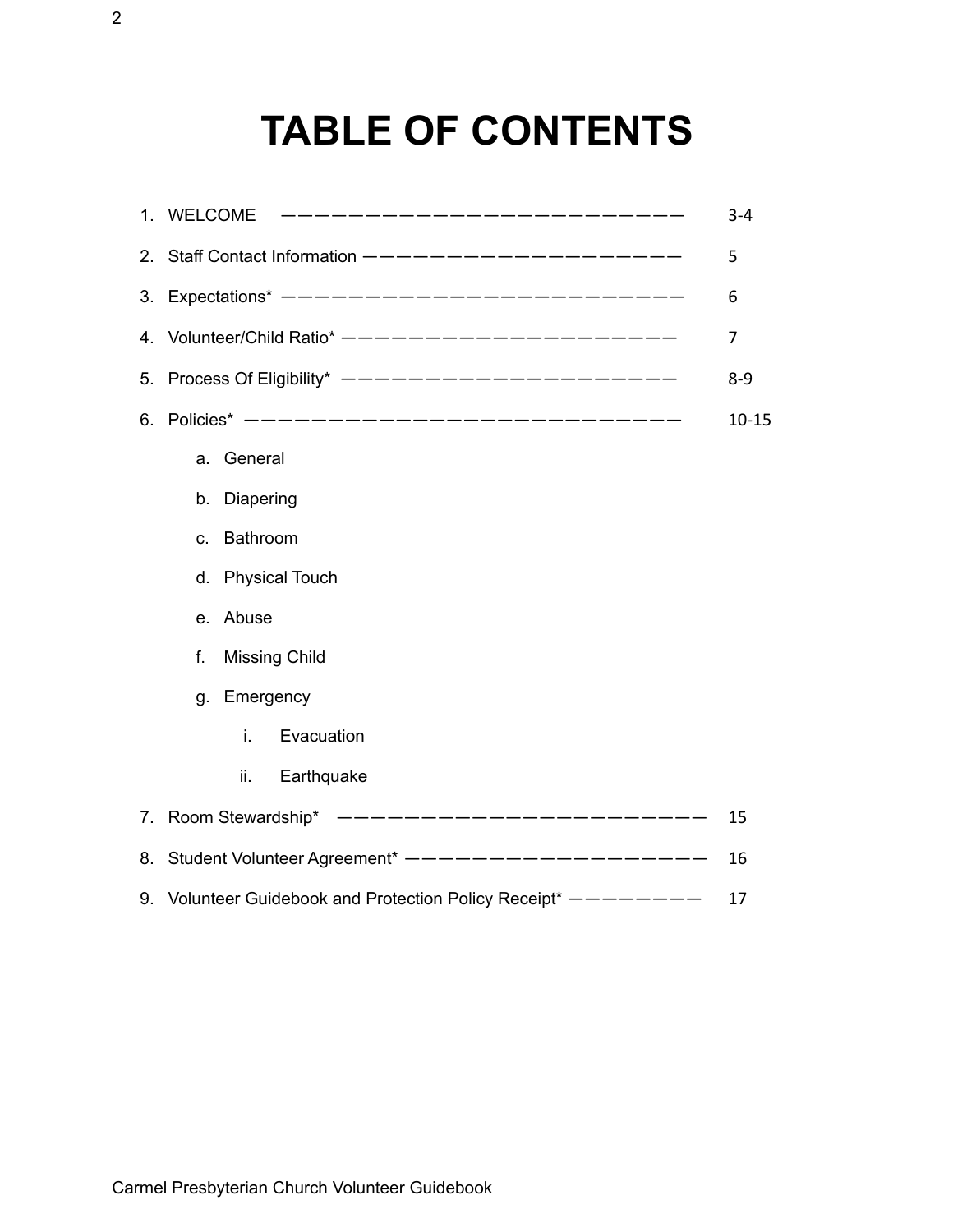# **WELCOME**

### **Welcome to the CPC TEAM! Thank you for choosing to devote your time and energy into helping build up the next generation here at Carmel Presbyterian Church**

Here at CPC, our mission is:

**"To make disciples and grow Christ-like followers of Jesus."**

And our vision is:

**"To lead all in our community to become lifelong disciples of Jesus**

**Christ."**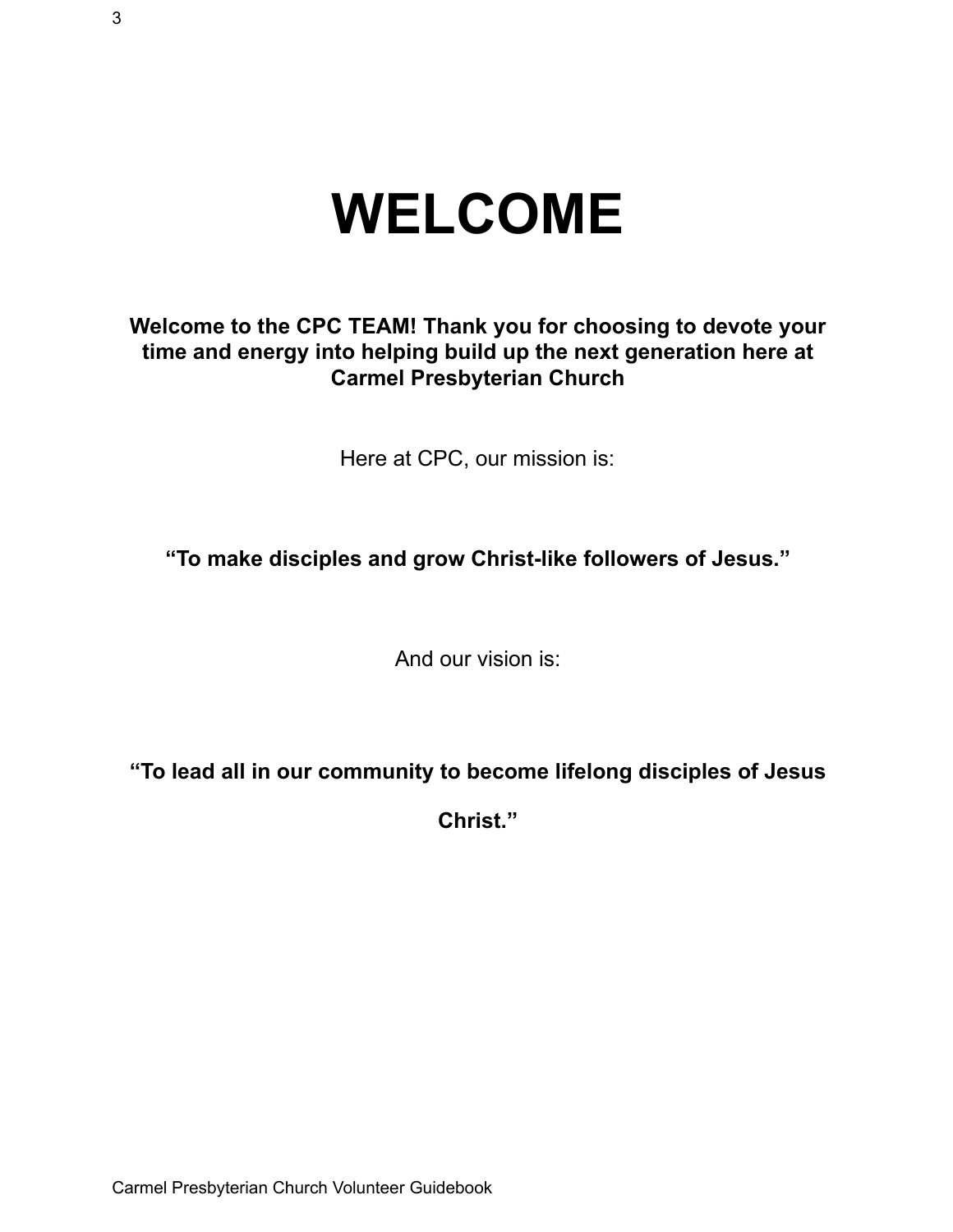**C**onnected- CPC TEAM players are encouraged to not only be connected to the church during the service they volunteer, but also throughout the week either by attending the alternate service, being involved in small groups, and other events that take place here at the church.

Passionate- CPC TEAM players must have a passion not only for God, but also for how God is working in the lives of our kids.

**C**aring- We are God's example to the students every time we take on a leadership role in the church. With that being said, it is crucial that team members are making sure that all the students in the class can see God's caring love, grace, and mercy in EVERY interaction and situation that they encounter in the classroom.

**T**rustworthy- Besides the basic background check, volunteers will be held to a higher standard of trustworthiness as to ensure the complete safety and security of our kids.

**E**ncouraging- CPC TEAM players are to encourage kids to be passionate about what we are teaching them, as well as, encouraging them to cling to Christ during all seasons of life.

**A**dherent- CPC TEAM players are to take the rules and restrictions seriously and must always, under EVERY circumstance, adhere to the instructions and directions dictated in the Children's Ministry Guidebook.

**M**entor- CPC TEAM players are role models to the children they are working with and must mentor the kids to love themselves and others the way God instructs us to.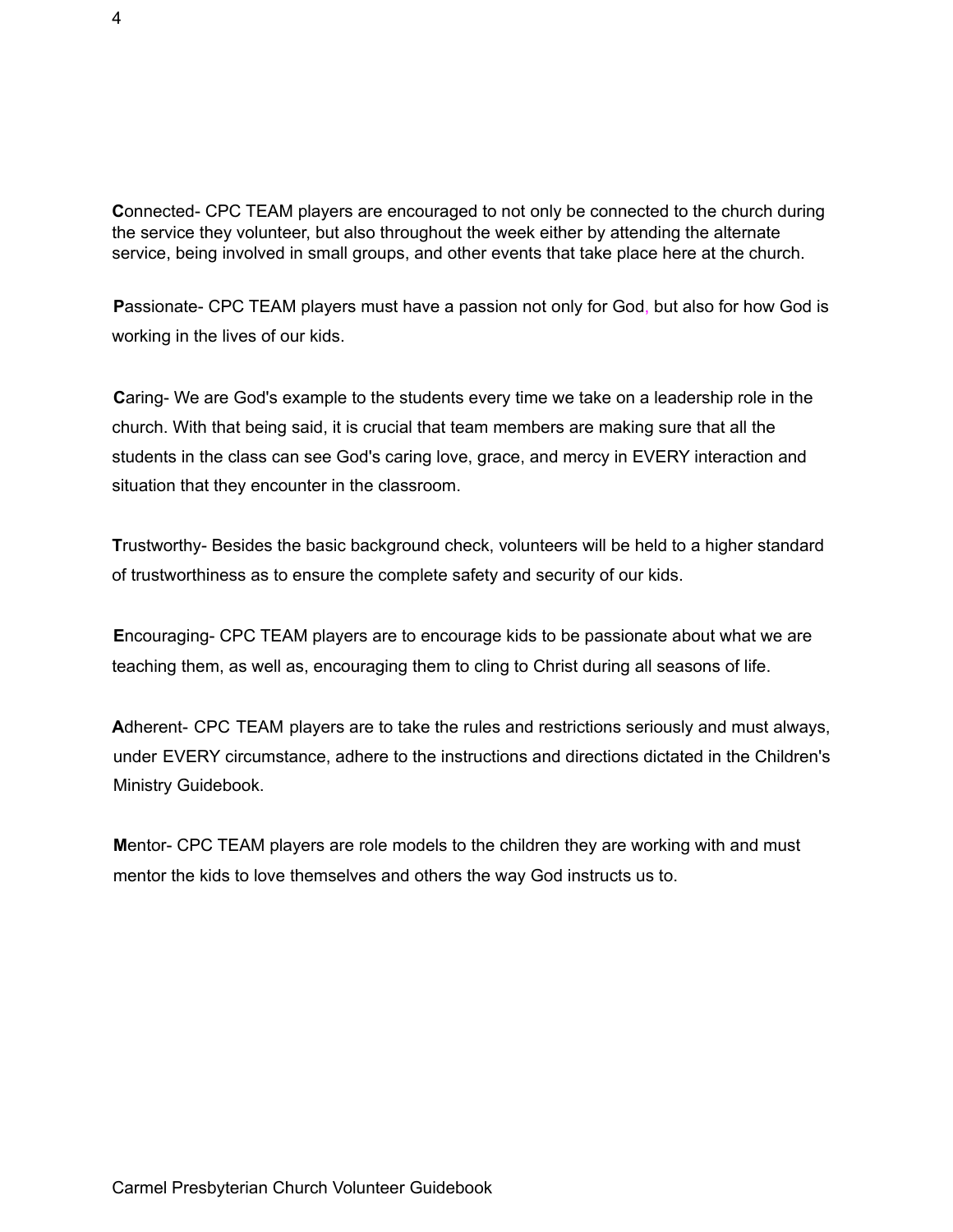# **STAFF CONTACT INFORMATION**

### **Tim Yee**

Senior Pastor

[tim@carmelpres.org](mailto:tim@carmelpres.org)

**Luke Barnes**

Associate Pastor of First Half of Life

luke@carmelpres.org

### **Amanda de la Vega Tovar**

Minister to Students [amanda@carmelpres.org](mailto:amanda@carmelpres.org)

### **Erin Adams**

Sunday Children's Ministry Lead

erin@carmelpres.org

Carmel Presbyterian Church Volunteer Guidebook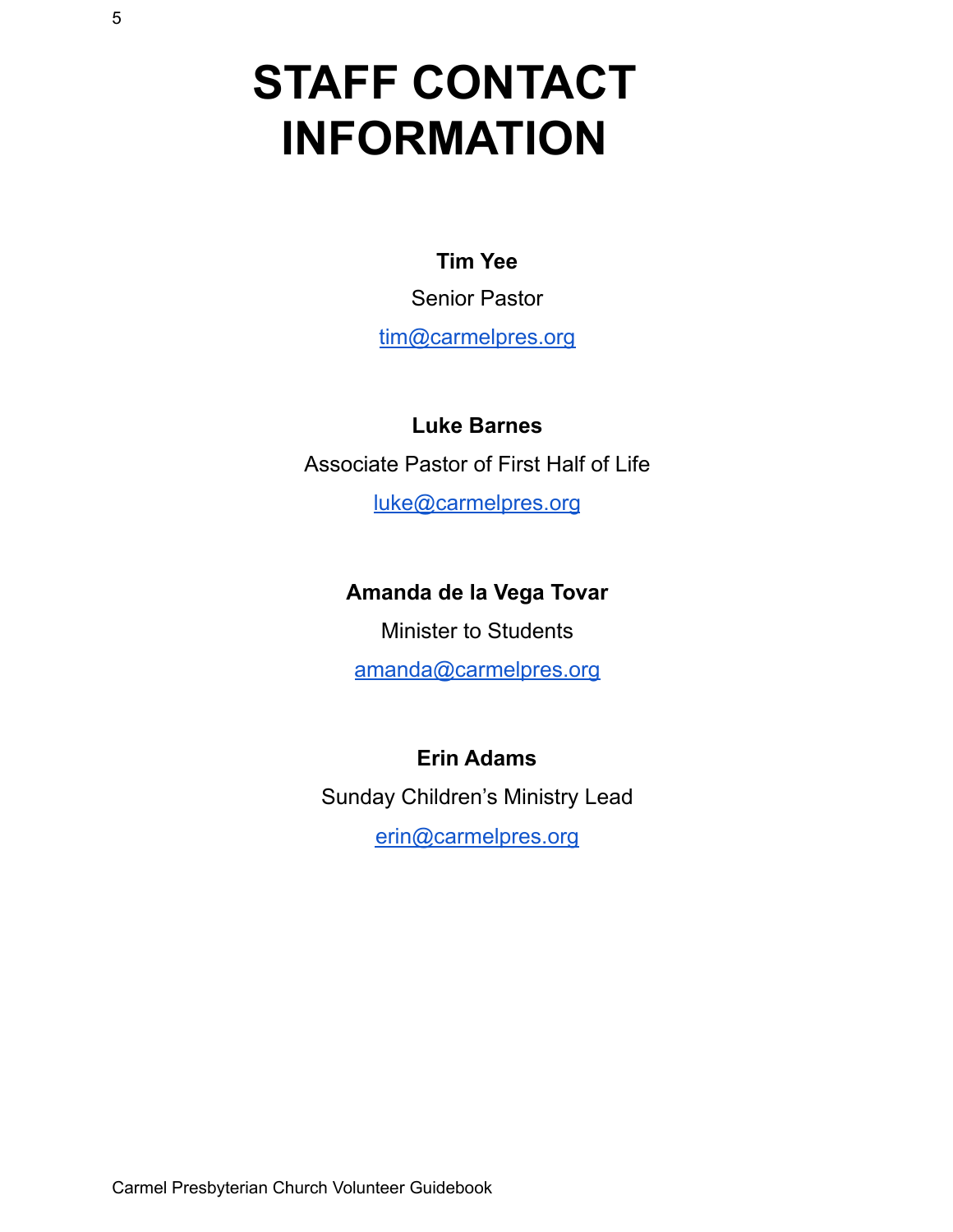# **EXPECTATIONS**

#### Expectations for **teachers**

- Arrive 15 minutes before the start of program
- Always dress modestly because there is a lot of moving around when it comes to working with children and students
- Be as prepared and knowledgeable on the lesson as possible before teaching a lesson
- Do not forget to be constantly growing your own relationship with Christ before teaching the children and students
- Always be positive towards the students and excited about what's ahead
- If you are unable to serve please give the ministry lead as much notice as possible
- Clean up and disinfect your room before leaving
- Give 1 (one) month notice before ending volunteer service

Expectations for student and adult **helpers**

- Arrive at least 5 minutes before the start of program
- Always dress modestly because there is a lot of moving around when it comes to working with children and students
- Do not forget to be constantly growing your own relationship with Christ
- Always be positive towards the students and excited about what's ahead
- If you are unable to serve please give the ministry lead as much notice as possible
- Clean up and disinfect your room before leaving
- Give 1 (one) month notice before ending volunteer service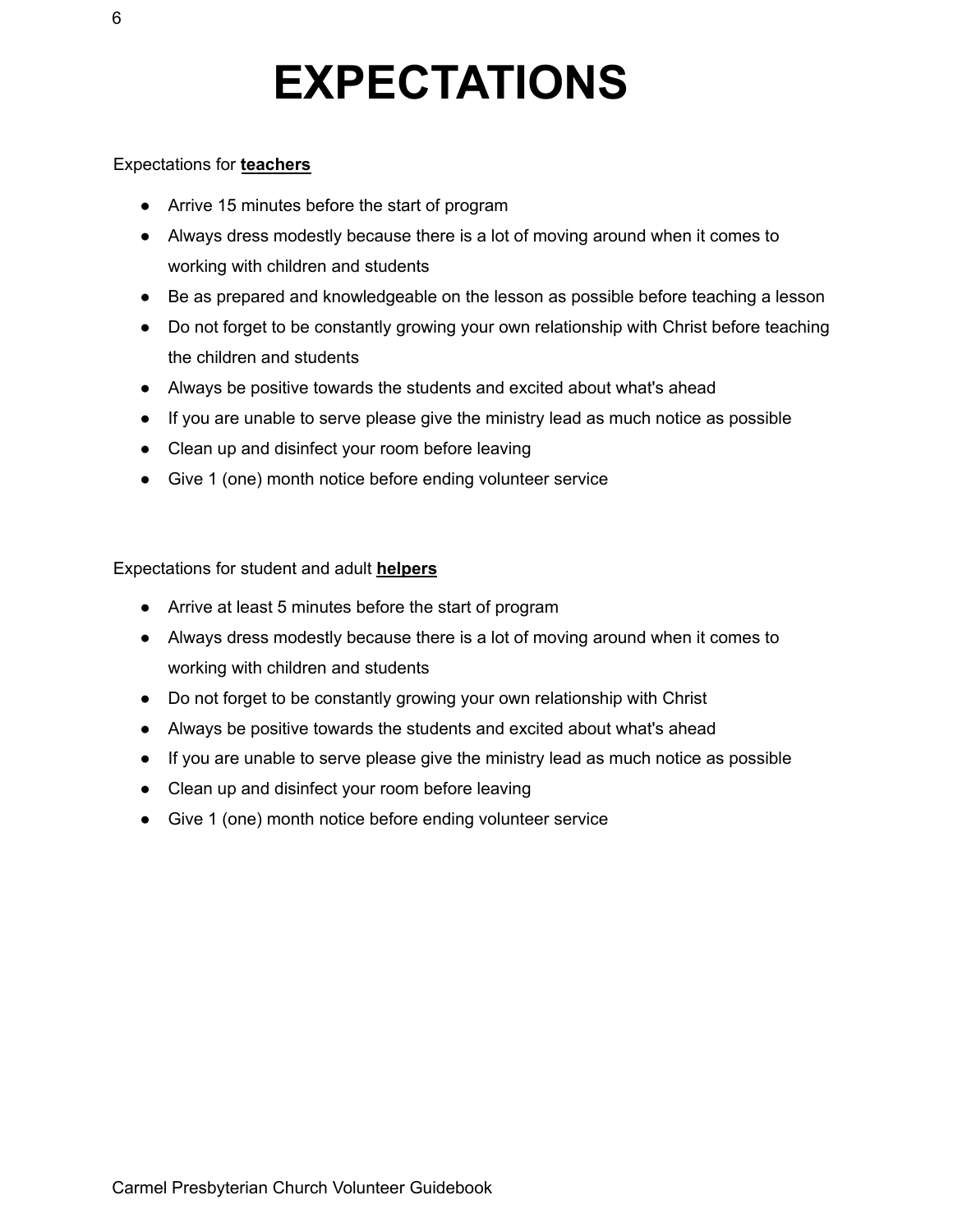## **VOLUNTEER/CHILD RATIO**

Classroom ratios help us provide a safe and effective ministry environment for our children. In order to keep our ratios, we must close a classroom when the maximum number of children is in attendance per volunteer. When working with STUDENT volunteers the ratio of child to volunteer is half (i.e. an adult in a room of toddlers can have a ratio of 1:4, however for a Student that ratio would be 1:2). If maximum capacity is reached consult with the ministry lead before turning a child away. In the case of a combined classroom the ratio will have to be decided by the ministry lead.

Infants - 2 years old 1:4 3 years old - Preschool 1:8 Kindergarten - 2nd Grade 1:11 3rd Grade - 5th Grade 1:13 6th Grade - 12th Grade 1:15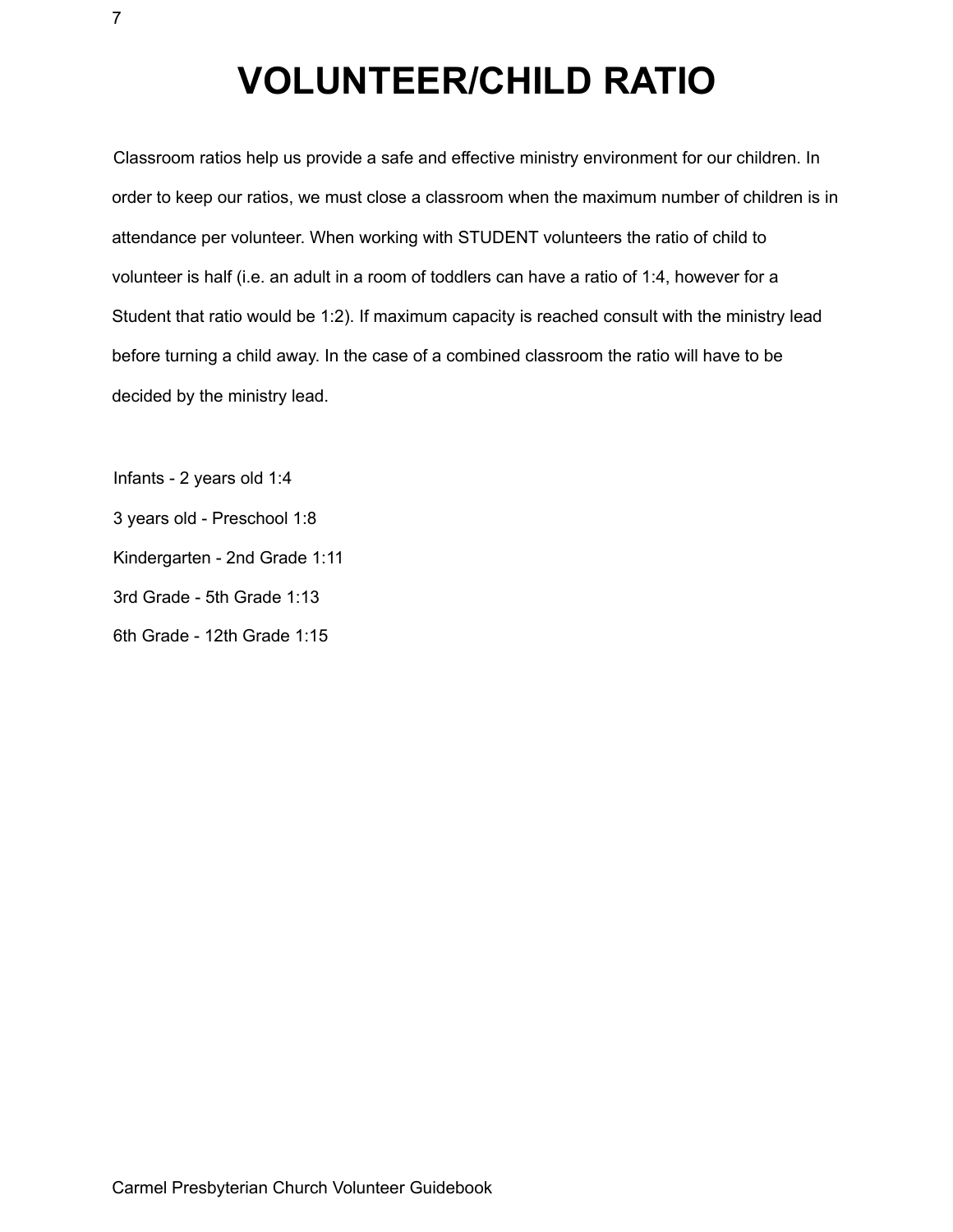## **Process Of Eligibility**

#### **Step 1**

#### **Initial Contact**

This is a casual meet and greet with an overview of the ministry and the volunteer on-boarding process.

#### **Step 2**

#### **Application**

Every person who wishes to be involved as a CPC Team player must first fill out the appropriate application. People under the age of 18 MUST fill out the **youth** volunteer application, and people older than 18 MUST fill out the **adult** application.

#### **Step 3**

#### **Background Check**

EVERY applicant over the age of 18 will be required to submit a criminal background check before working in a classroom with anyone under the age of 18. This step is then reviewed by CPC staff to determine if it is appropriate to move on to the next step.

#### **Step 4**

#### **Personal Interview**

This is a 30 minute discussion between you and the ministry lead that heads the department in which you wish to serve. **Please bring in your printed "Volunteer Guidebook & Protection Policy Receipt" to be copied during the interview.** This step is then reviewed by CPC staff to determine if it is appropriate to move on to the next step.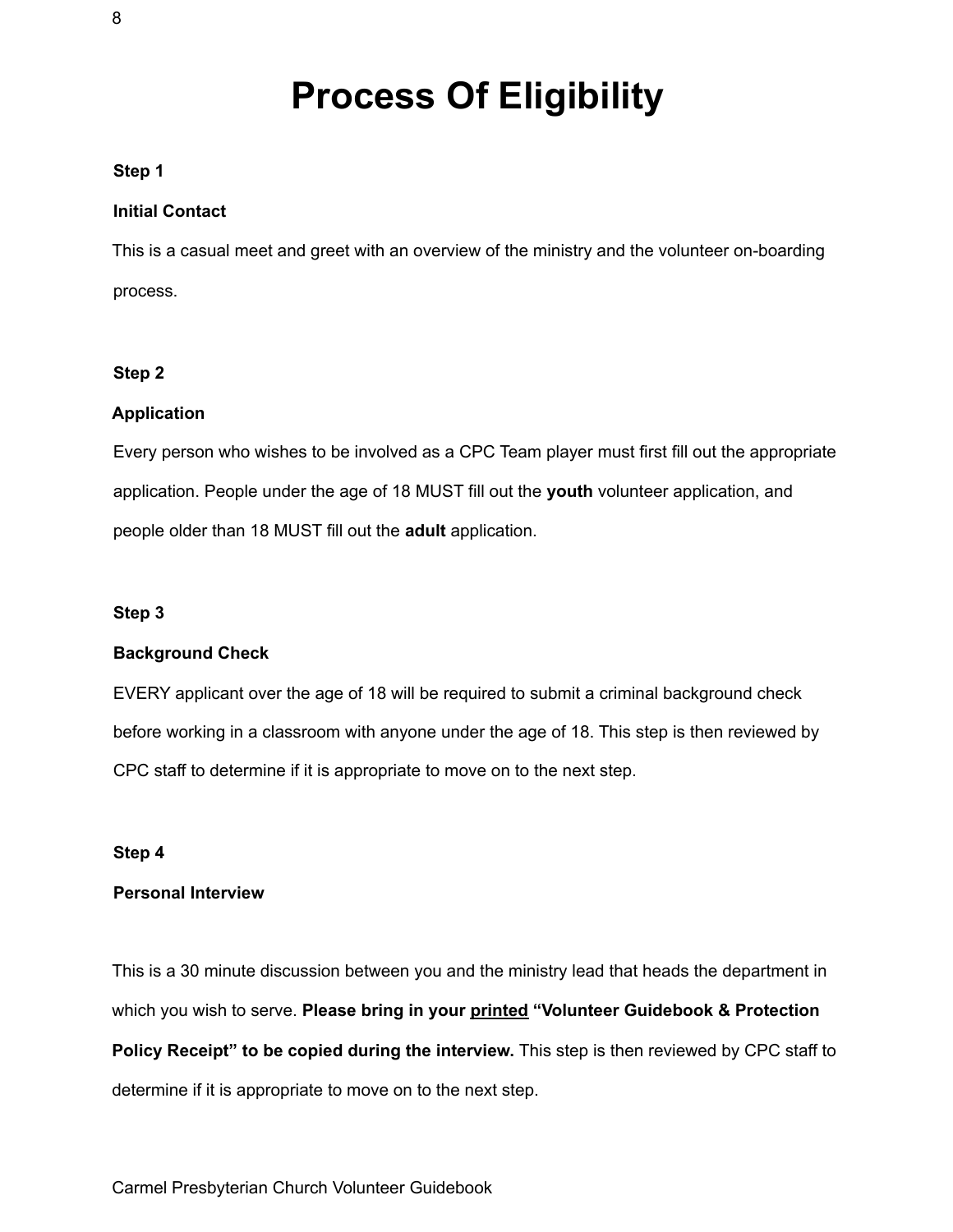#### **Step 5**

#### **Observation Service**

Before being assigned to a classroom the applicant will be required to attend an observation service in order to make sure they are the right fit for themselves and the church in that area. This step is then reviewed by CPC staff to determine if it is appropriate to move on to the next step.

#### **Step 6**

#### **Final Review**

Upon completion of Steps 1-4 a final review by CPC staff will be conducted before approval to volunteer is granted.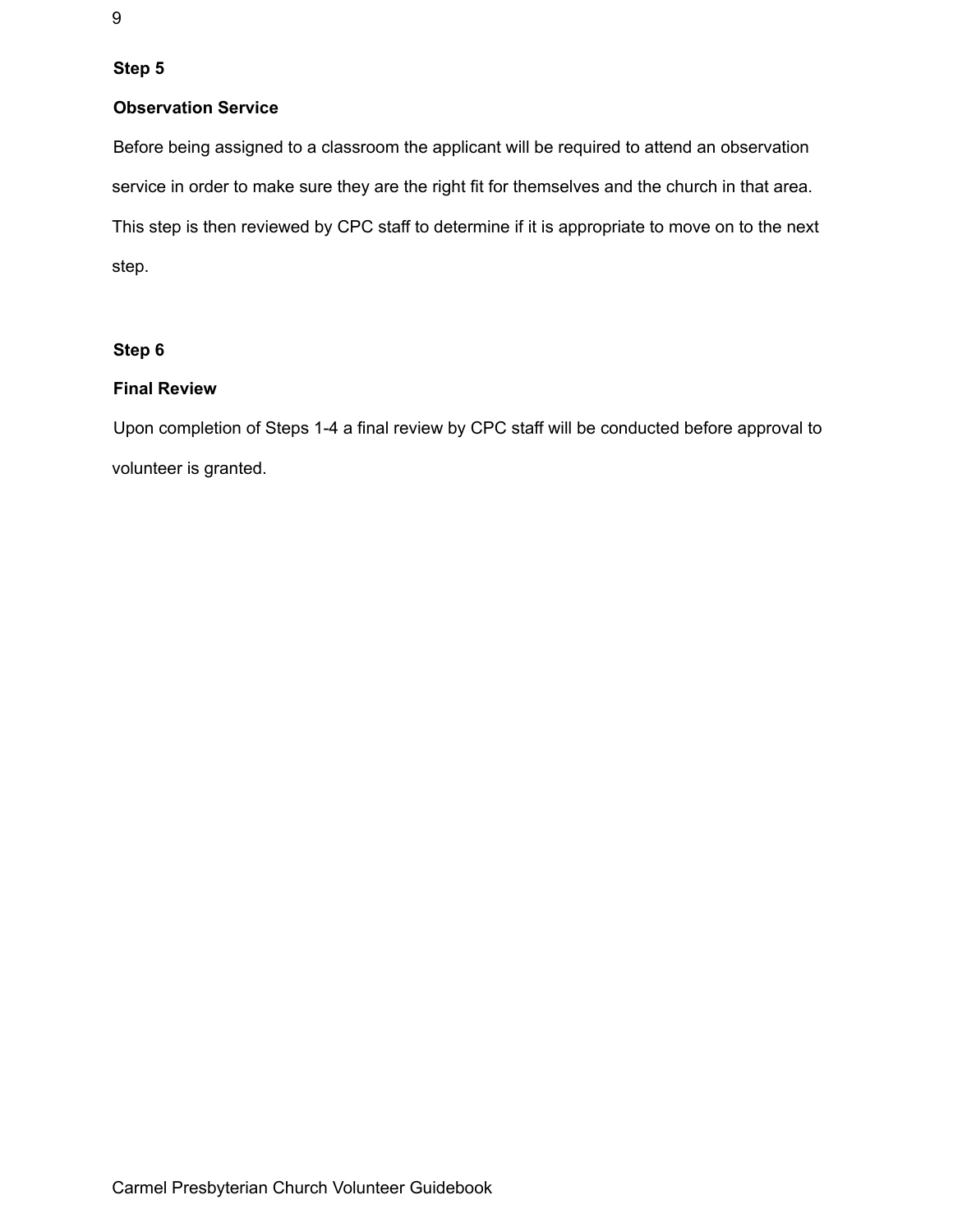### **Policies**

#### **General Safety Policy**

- 1. All children must be checked into kidcheck before entering the classroom. There is no official check-in requirement for students Grades 6-12.
- 2. All CPC TEAM players must have completed steps 1-3 of the "Process of Eligibility" steps before volunteering in a classroom.
- 3. There must be a minimum of 2 (two) volunteers per classroom, including at least one adult.
- 4. There may NEVER, under any circumstances, be 1 (one) volunteer and 1 (one) child alone together.
- 5. Volunteers must sign into kidcheck before volunteering in a classroom.
- 6. Volunteers must apply the "Wellness Policy" to themselves as well.
- 7. Parents who wish to stay in the classroom to help get their child acquainted may stay for the first 15 minutes of class for the first few times their child participates. After that, the parent must become background checked just like all other volunteers in order to stay in the classroom on an ongoing basis. If this situation occurs, please find the lead or director of that department and let them handle the situation.
- 8. When to call a parent:
	- a. If the child is crying for five consecutive minutes.
	- b. If the child gets injured.
	- c. If the child becomes sick.
	- d. If the child is continuously acting out and disrupting the class.
	- 9. Classroom doors should remain open. **If because of noise**, it is necessary to close a door: it may NEVER be locked, there must be at least 2 (two) volunteers in the room, there must be a minimum of 4 (four) people [volunteers and students] total in the class.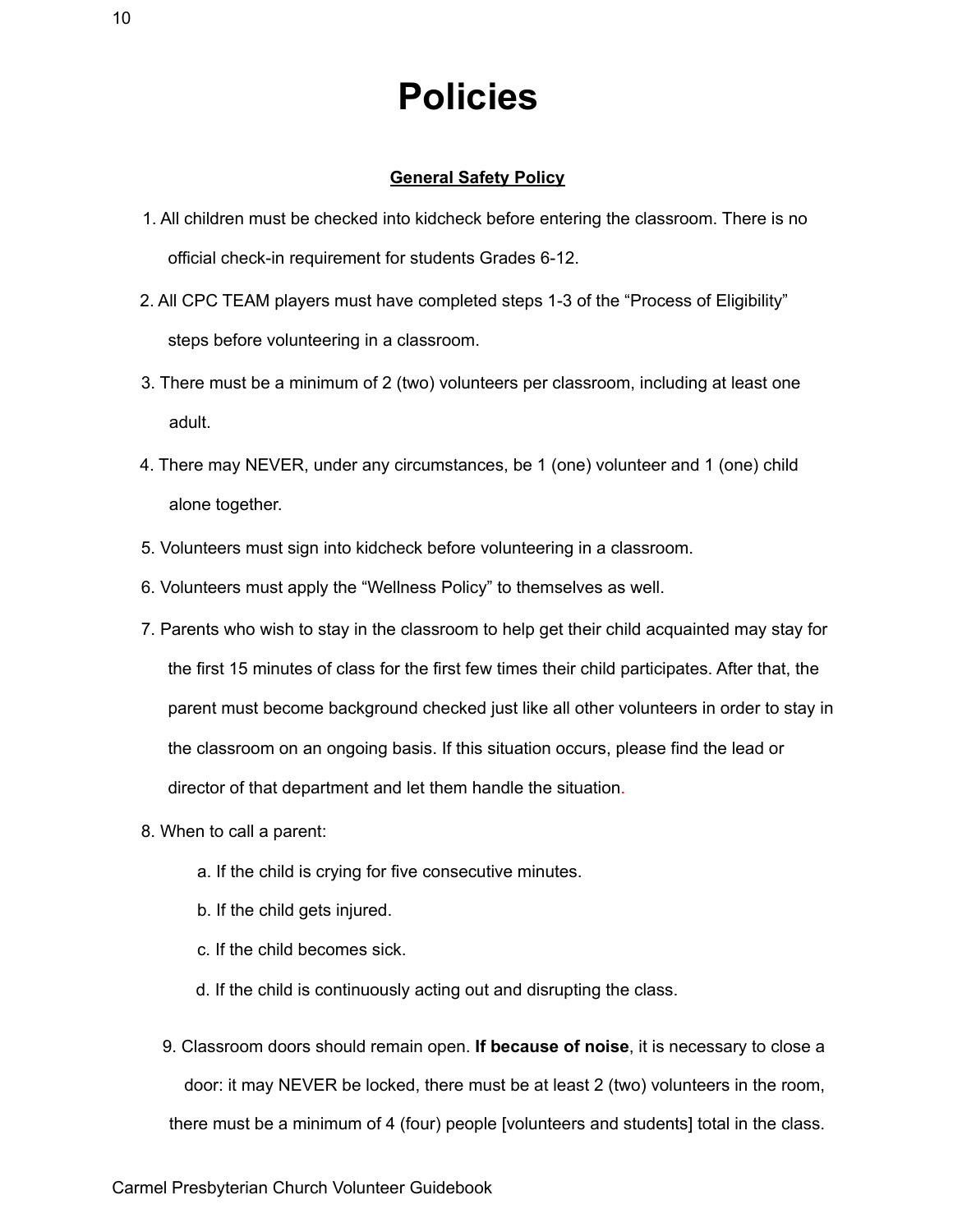10. Children may only be released to a sibling or parent that has the correct guardian sticker *AND* is at least 16 years old.

#### **Wellness Policy**

Every Person (child *AND* volunteer) must have 24 (twenty-four) hours without:

- 1. Fever
- 2. Infection
- 3. Vomiting
- 4. Diarrhea

#### **Diapering Policy**

- 1. No MALE volunteer may change a child's diaper (Unless it is the child's father).
- 2. There must be 2 (two) volunteers present.
- 3. Never leave a child unattended on a changing table.
- 4. ALWAYS wear gloves.
- 5. A new diaper must be used after every diaper change; even if the original diaper was only lightly soiled.

#### **Bathroom Policy**

- 1. A child must take a buddy that is the same age.
- 2. A volunteer must walk the children to the restroom and wait outside the restroom until both children come out.
- 3. If it is necessary to assist a child in the restroom:
	- a. It must be a female volunteer.
	- b. The stall or bathroom and/or door must remain open the entire time.
- 4. Adults may never use the restroom dedicated to the children while classrooms are in

use.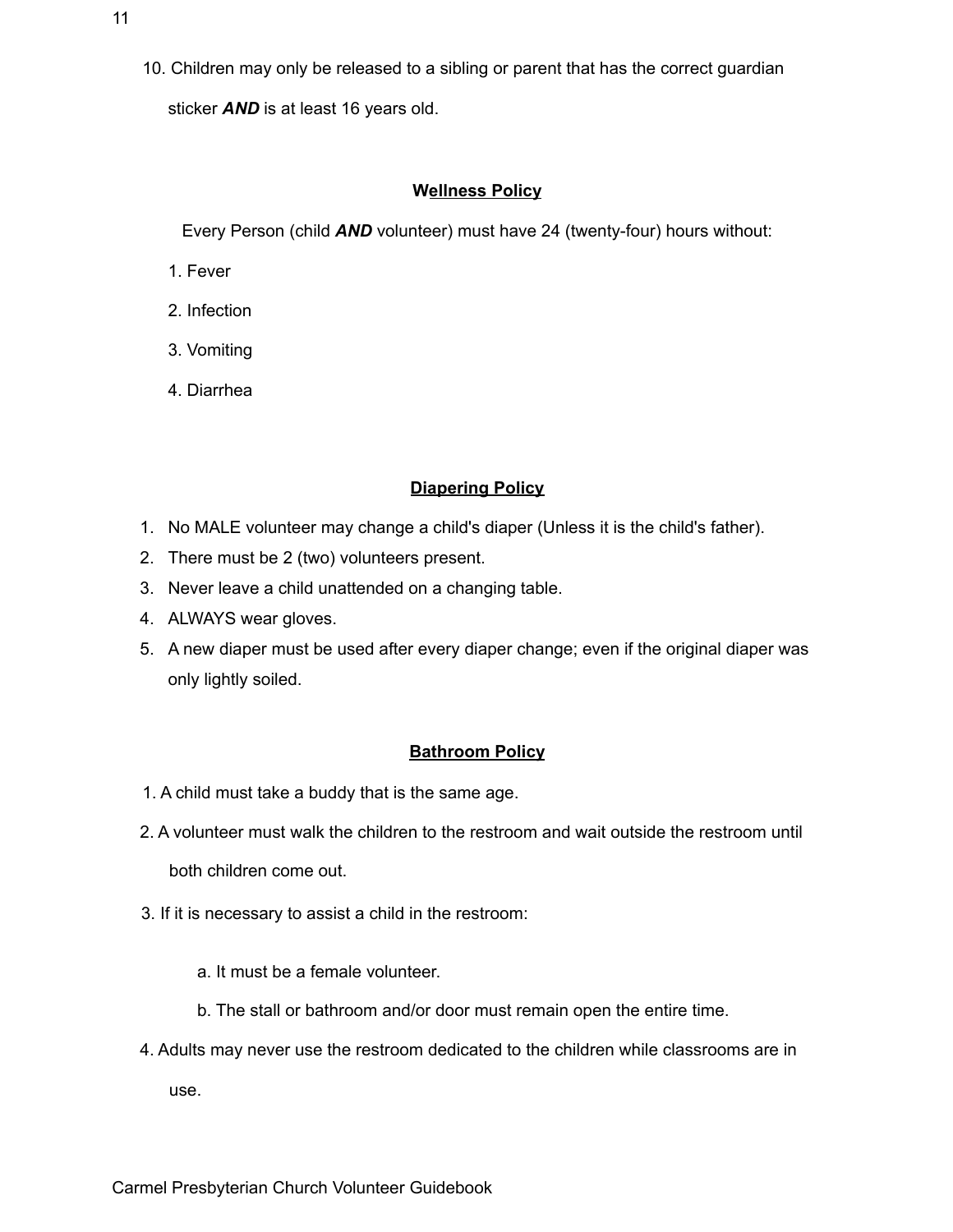#### **Physical Touch Policy**

**Appropriate physical touch can be effective when trying to communicate, calm a child, redirect attention, or showing Godly love and care; however, it can be misinterpreted. Physical Touch Policies will vary depending on the age of the child. What is appropriate for a baby or toddler (i.e. holding, rocking, lap sitting, diapering) will not be appropriate for kids in elementary school and beyond. In some situations, what is appropriate for a female volunteer will not be appropriate for a male volunteer. The following rules are in place to protect the children in our care as well as our CPC TEAM players. These rules must be followed at all times with NO EXCEPTIONS.**

- 1. Lap sitting is only allowed for kids ages 0 Pre-K.
- 2. There is no roughhousing, wrestling, piggyback rides, or shoulder rides allowed.
- 3. Uphold caution when hugging a child.
	- a. Side hugs are generally appropriate. Prolonged, frequent, or frontal hugs are NEVER appropriate.
	- b. Volunteers must never initiate or force a child to give them a hug, especially towards children of the opposite sex.

c. If a child is initiating frequent hugs redirect them to a high five, fist bumps, etc. 4. Never touch a child out of frustration or anger. Physical discipline is NEVER appropriate for any child of any age.

#### **Discipline Policy**

Team members are to immediately intervene to stop: Bullying, Intimidation, Hazing, Emotional Abuse, Inappropriate Touching, or Sexual Acting Out. Acceptable ways to correct a child include:

- 1. Verbally addressing the inappropriate behavior in a calm manner while using positive reinforcement.
- 2. Redirecting behavior towards something positive.

Carmel Presbyterian Church Volunteer Guidebook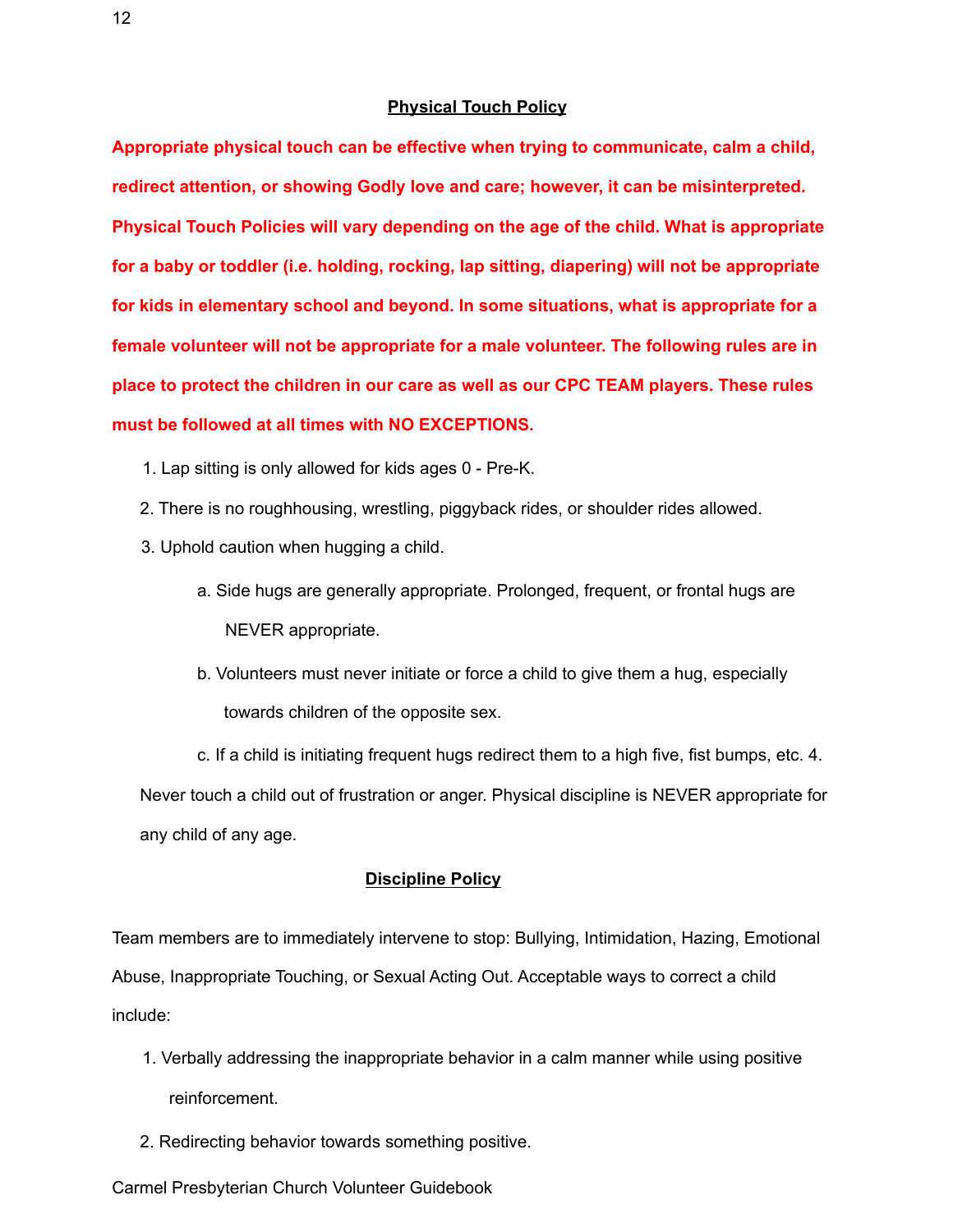3. Temporarily withholding privileges or activities.

If the offense is severe, OR the child receives the same correction 3 (three) times in one day, the parent must be called and the child will be removed from the class for the rest of the day. CPC TEAM players are never allowed to physically correct a child. That includes grabbing them, spanking them, or any other physical contact **even if a parent instructs that it is okay**.

#### **Abuse Policies**

### **As someone who works with children, you are a mandated reporter. It is your job if you notice or overhear any of these behaviors to notify the head of that department.** If you notice any of the following signs, you are required as a CPC TEAM member to notify the head of that department. You may **never** notify the parent or question the child directly about any signs of abuse.

The National Center for Injury Prevention and Control Defines abuse as: 1. **Physical Abuse:** is the use of physical force, such as hitting, kicking, shaking, burning, or other shows of force against a child.

- 2. **Sexual Abuse:** involves inducing or coercing a child to engage in sexual acts. It includes behaviors such as fondling, penetration, and exposing a child to other sexual activities.
- 3. **Emotional Abuse:** refers to behaviors that harm a child's self-worth or emotional well-being. Examples include name calling, shaming, rejection, withholding love, and threatening.

4. **Neglect:** is the failure to meet a child's basic physical and emotional needs. These needs include housing, food, clothing, education, and access to medical care. Indicator for abuse include, but are not limited to:

● Unexplained bruises, cuts, scrapes, burns, missing hair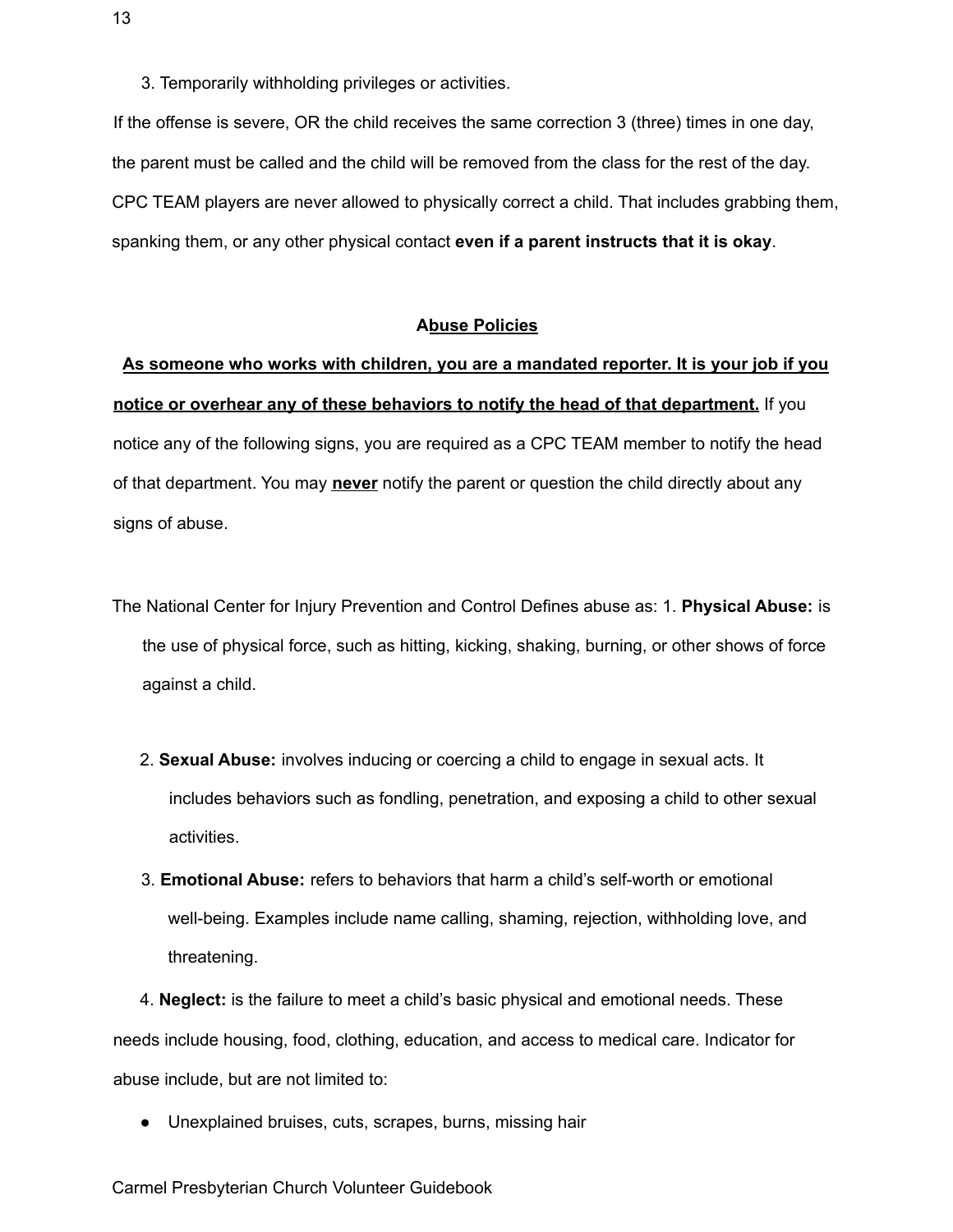- Self-harm
- Aggressive or withdrawn behavior, unusual fears
- Hunger, begging for food, stealing
- Unusal knowledge of sex, explicit languange, inapropriate behavior with peers

#### **Missing Child Policy**

#### **If a child goes missing under your care follow these steps:**

- 1. Remain calm.
- 2. Double check ALL areas of the class as well as the playground area
- 3. Notify the Children's Director or Lead.
- 4. Stay with the remaining kids in your PRIMARY classroom.

#### **Emergency Policies**

#### **Evacuation**

#### **In the event that we are required to evacuate the building follow these steps:**

- 1. Count the number of children in your classroom.
- 2. Gather Evacuation Supplies
	- a. Newborn 2 years old (Evacuation Playpen) located in the nursery
	- b. 3 years old 5th grade (Evacuation Ropes) located in each class
- 3. Walk children to the CPC parking lot.
	- a. Newborn Pre-K use the backdoor
	- b. Kindergarten 5th grade use the main entrance

4. Stay with your kids and do not allow parents to pick up children until after the Director or Lead of the department has taken roll of your class.

a. Children must have their parent and/or guardian pick them up. In the event of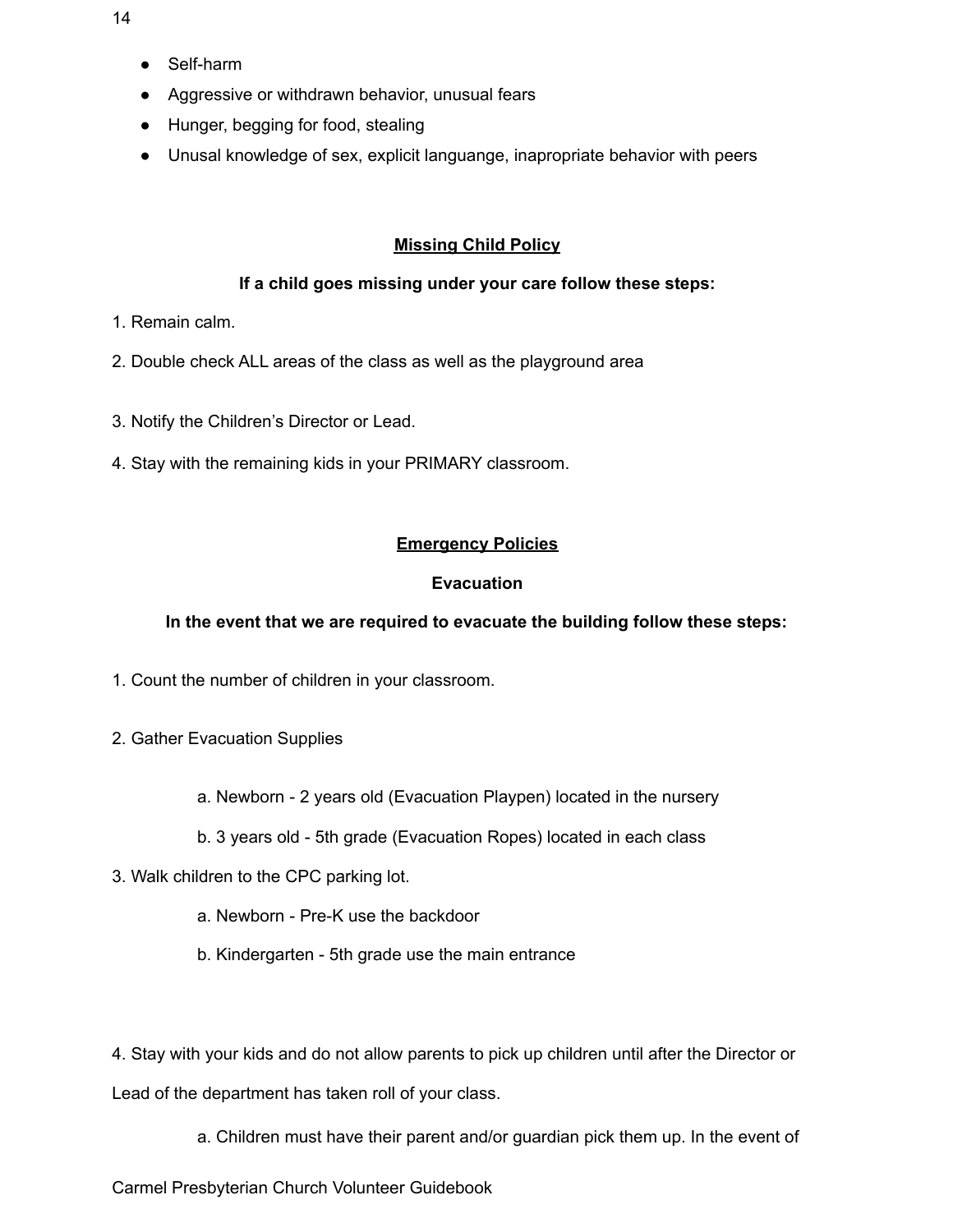an emergency we do not allow siblings to pick each other up.

#### **Earthquakes**

1. Direct students to cover their heads and sit under the tables in the classroom 2. Do not evacuate unless instructed by the Lead or Director of that department 3. Volunteers working with infants and toddlers must cover EVERY child with either a crib or your body, ensuring that the child can breathe and is safe from falling debris.

#### **Stewardship**

Our classrooms and materials are gifts that we cherish and need to take care of; in order to do this, we require that all CPC TEAM players follow the following steps on how to maintain our classrooms:

- 1. Upon Arriving:
	- a. Note the cleanliness of the classroom in order to ensure you leave it better than you received it.
- 2. After Class:
	- a. All tabletops and counters must be wiped down with disinfectant wipes provided in each classroom.
	- b. All toys and craft supplies must be put away in the appropriately labeled bin.
	- c. Neatly stack puzzles and ensure all books are back on the shelf.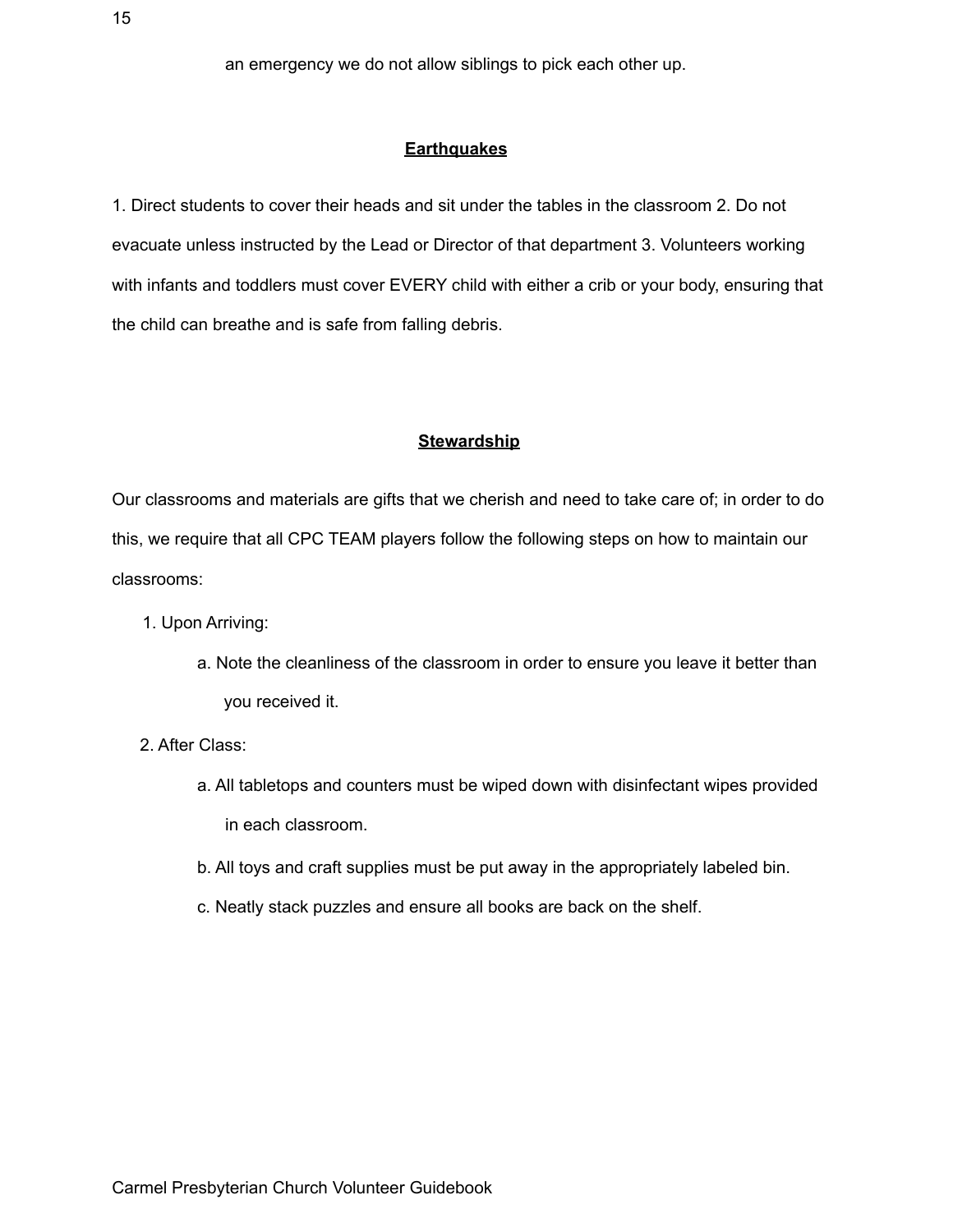Student volunteers are life savers! Kids are shown God's love every week through our

wonderful student volunteers that dedicate their time to hang out with our kids. Student

#### Volunteers **MUST**:

- Be at least 14 years old (unless approved, for special events, by the director or lead of the department).
- Fill out the online Student Application.
- Have an in-person interview with the director or lead of the area they wish to serve.
- Have adult supervision at all times.
- Never be alone with a child.
- Attend the worship service at least 2 (two) times per month.
- Arrive before the start of class.
- Never leave a child alone.
- Give 1 (one) month notice before ending volunteer service.